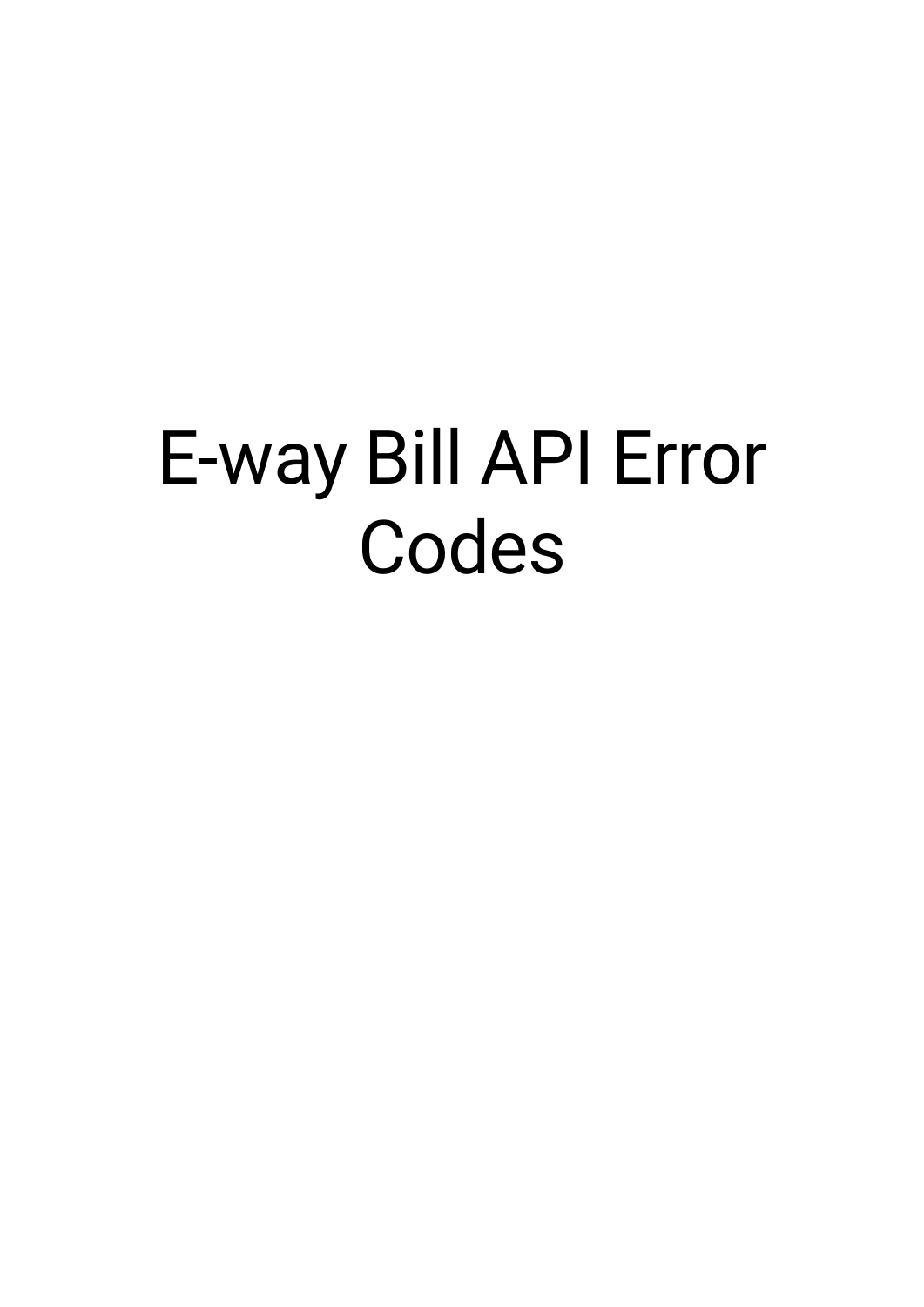| <b>Error</b><br><b>Code</b> | <b>Error Description</b>                        |
|-----------------------------|-------------------------------------------------|
| 100                         | Invalid J-son                                   |
| 101                         | <b>Invalid Username</b>                         |
| 102                         | <b>Invalid Password</b>                         |
| 104                         | Invalid Client -Id                              |
| 105                         | <b>Invalid Token</b>                            |
| 106                         | <b>Token Expired</b>                            |
| 107                         | Authentication failed. Pls. inform the helpdesk |
| 108                         | Invalid login credentials.                      |
| 109                         | Decryption of data failed                       |
| 110                         | Invalid Client-ID/Client-Secret                 |
| 111                         | GSTIN is not registered to this GSP             |
| 112                         | IMEI does not belong to the user                |
| 113                         | OS-type is mandatory in header                  |
| 114                         | Invalid OS-type parameter value                 |
| 201                         | Invalid Supply Type                             |
| 202                         | Invalid Sub-supply Type                         |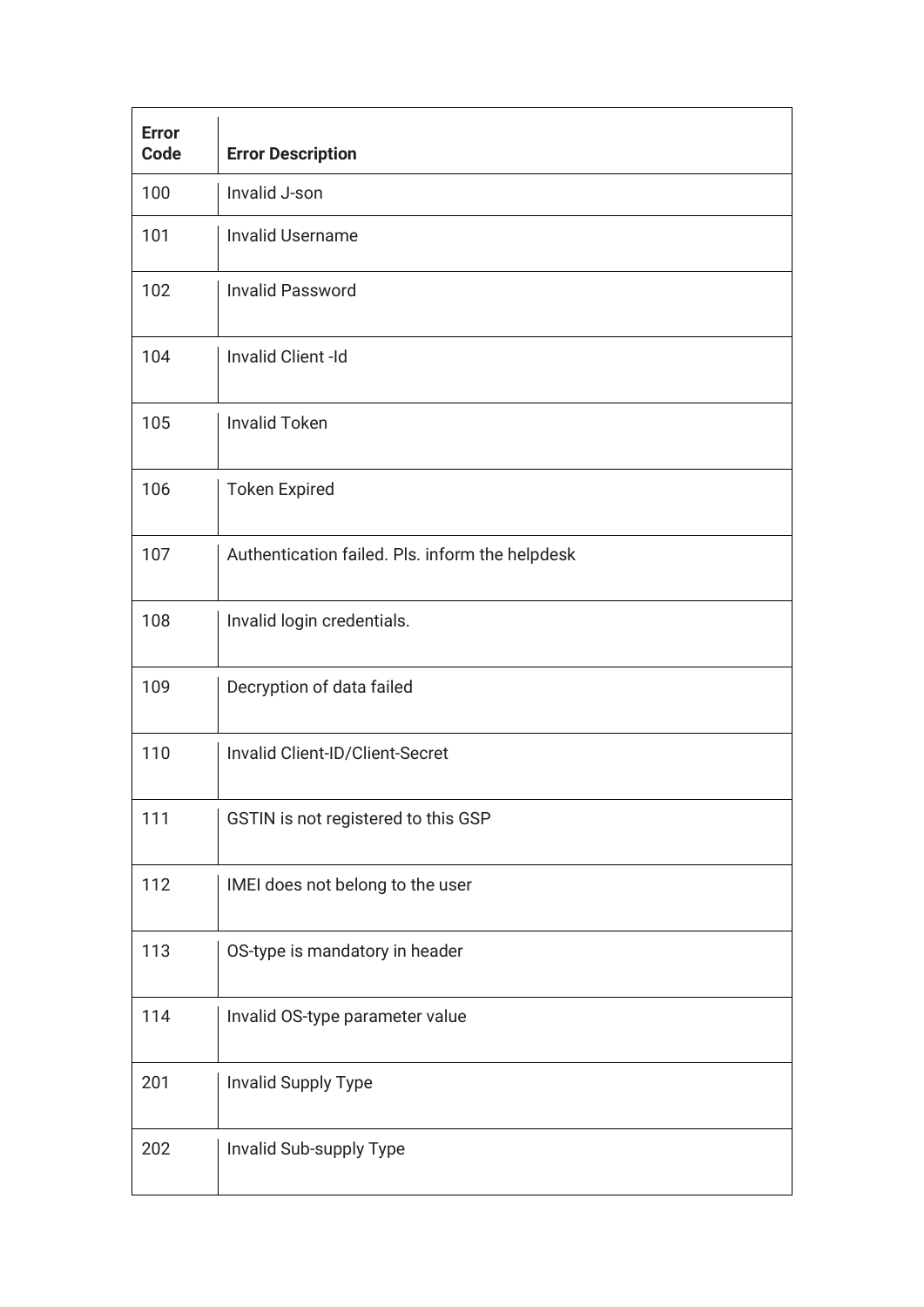| <b>Error</b><br><b>Code</b> | <b>Error Description</b>                                       |
|-----------------------------|----------------------------------------------------------------|
| 203                         | Sub-transaction type does not belong to transaction type       |
| 204                         | Invalid Document type                                          |
| 205                         | Document type does not match with transaction & Sub trans type |
| 206                         | <b>Invalid Invoice Number</b>                                  |
| 207                         | <b>Invalid Invoice Date</b>                                    |
| 208                         | <b>Invalid Supplier GSTIN</b>                                  |
| 209                         | <b>Blank Supplier Address</b>                                  |
| 210                         | Invalid or Blank Supplier PIN Code                             |
| 211                         | Invalid or Blank Supplier state Code                           |
| 212                         | <b>Invalid Consignee GSTIN</b>                                 |
| 213                         | <b>Invalid Consignee Address</b>                               |
| 214                         | Invalid Consignee PIN Code                                     |
| 215                         | Invalid Consignee State Code                                   |
| 216                         | <b>Invalid HSN Code</b>                                        |
| 217                         | Invalid UQC Code                                               |
| 218                         | <b>Invalid Tax Rate for Intra State Transaction</b>            |
| 219                         | <b>Invalid Tax Rate for Interstate Transaction</b>             |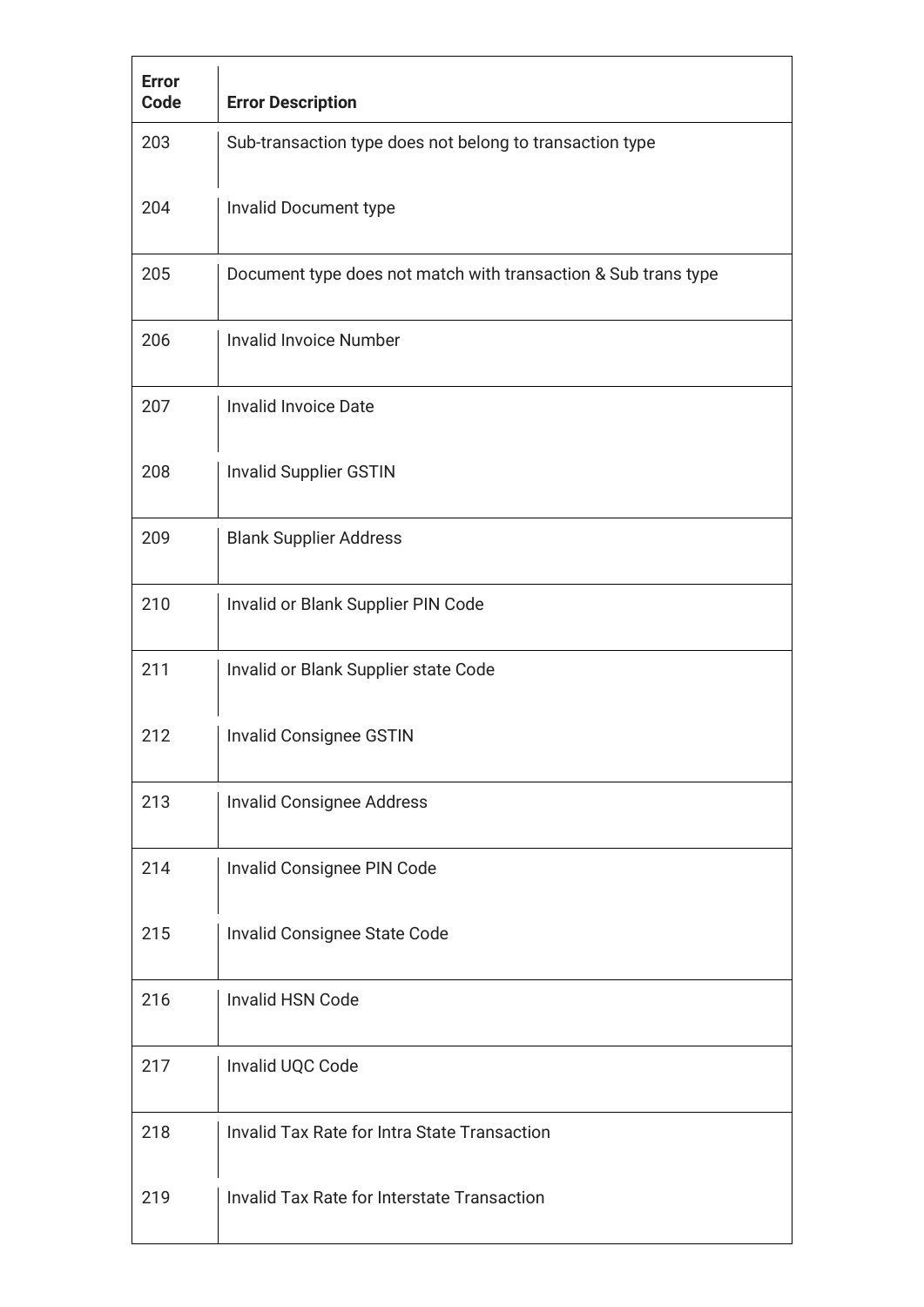| <b>Error</b><br>Code | <b>Error Description</b>                         |
|----------------------|--------------------------------------------------|
| 220                  | <b>Invalid Trans mode</b>                        |
| 221                  | Invalid Approximate Distance                     |
| 222                  | Invalid Transporter Id                           |
| 223                  | <b>Invalid Transaction Document Number</b>       |
| 224                  | <b>Invalid Transaction Date</b>                  |
| 225                  | <b>Invalid Vehicle Number Format</b>             |
| 226                  | <b>Both Transaction and Vehicle Number Blank</b> |
| 227                  | User GSTIN cannot be blank                       |
| 228                  | User id cannot be blank                          |
| 229                  | Supplier name is required                        |
| 230                  | Supplier place is required                       |
| 231                  | Consignee name is required                       |
| 232                  | Consignee place is required                      |
| 233                  | Eway bill does not contains any items            |
| 234                  | Total amount/Taxable amount is mandatory         |
| 235                  | Tax rates for Intra state transaction is blank   |
| 236                  | Tax rates for Interstate transaction is blank    |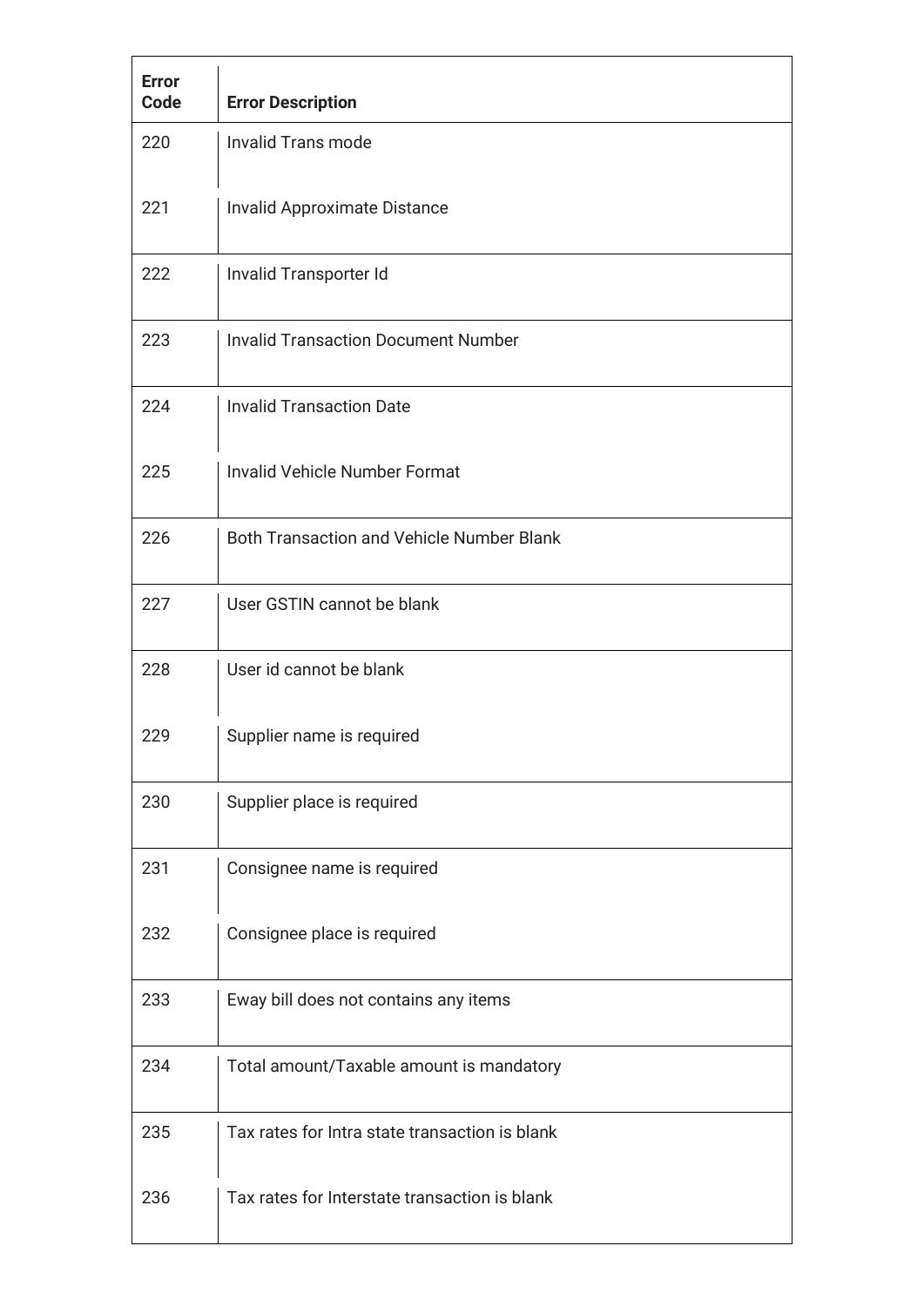| <b>Error</b><br><b>Code</b> | <b>Error Description</b>                             |
|-----------------------------|------------------------------------------------------|
| 237                         | Invalid client -Id/client-secret                     |
| 238                         | Invalid auth token                                   |
| 239                         | Invalid action                                       |
| 240                         | Could not generate eway bill, pls contact helpdesk   |
| 242                         | Invalid or Blank Officer State Code                  |
| 243                         | Invalid or Blank IR Number                           |
| 244                         | <b>Invalid or Blank Actual Vehicle Number Format</b> |
| 245                         | <b>Invalid Verification Date Format</b>              |
| 246                         | Invalid Vehicle Release Date Format                  |
| 247                         | <b>Invalid Verification Time Format</b>              |
| 248                         | Invalid Vehicle Release Date Format                  |
| 249                         | Actual Value cannot be less than or equal to zero    |
| 250                         | Invalid Vehicle Release Date Format                  |
| 251                         | CGST and SGST Tax Rate should be same                |
| 252                         | <b>Invalid CGST Tax Rate</b>                         |
| 253                         | <b>Invalid SGST Tax Rate</b>                         |
| 254                         | <b>Invalid IGST Tax Rate</b>                         |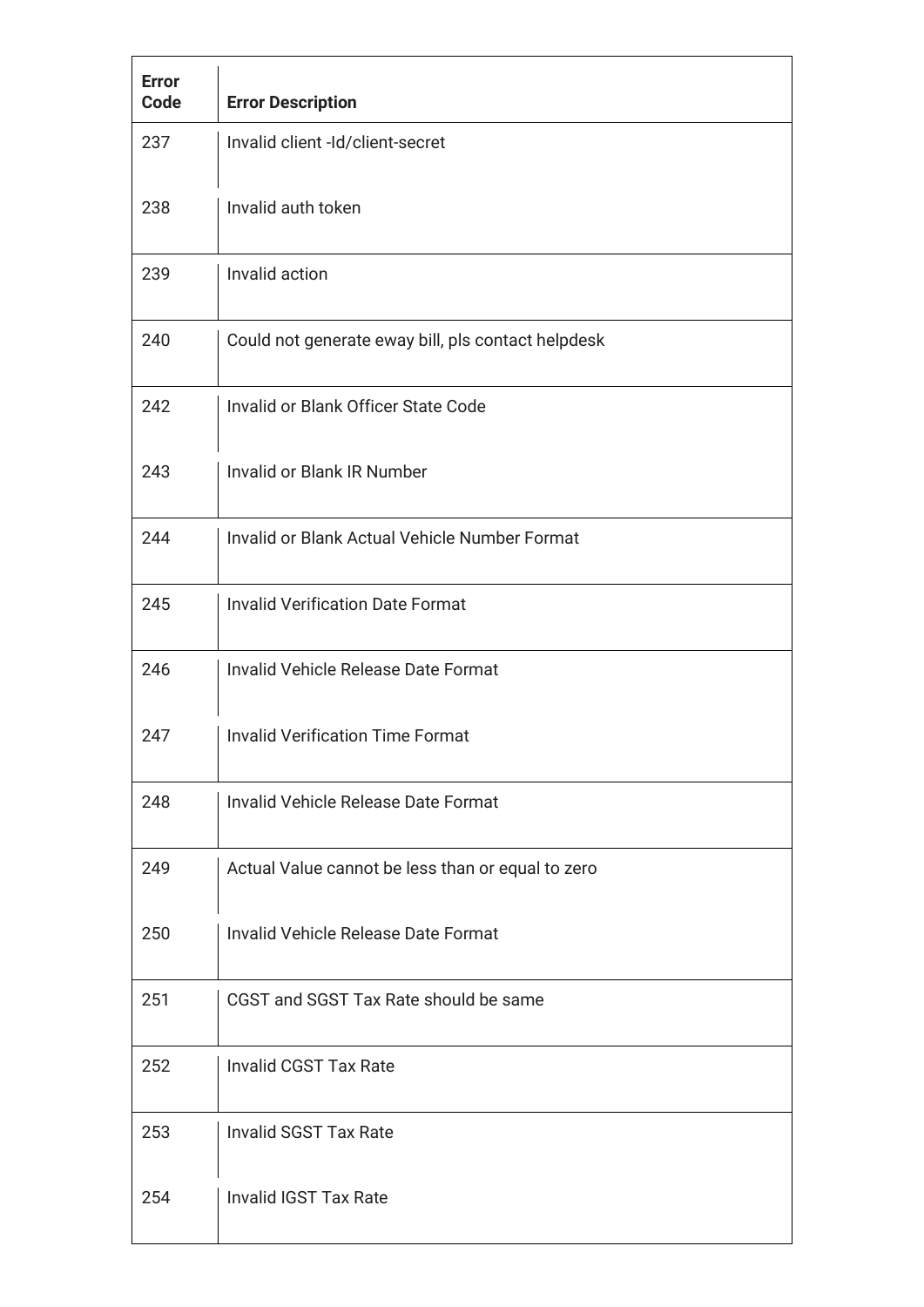| <b>Error</b><br>Code | <b>Error Description</b>                                              |
|----------------------|-----------------------------------------------------------------------|
| 255                  | <b>Invalid CESS Rate</b>                                              |
| 256                  | Invalid Cess Non Advol value                                          |
| 278                  | User GSTIN does not match with Transporter Id                         |
| 280                  | <b>Status is not ACTIVE</b>                                           |
| 281                  | Eway Bill is already expired hence update transporter is not allowed. |
| 301                  | Invalid eway bill number                                              |
| 302                  | Invalid transporter mode                                              |
| 303                  | Vehicle number is required                                            |
| 304                  | Invalid vehicle format                                                |
| 305                  | Place from is required                                                |
| 306                  | Invalid from state                                                    |
| 307                  | Invalid reason                                                        |
| 308                  | Invalid remarks                                                       |
| 309                  | Could not update vehicle details, pl contact helpdesk                 |
| 311                  | Validity period lapsed; you cannot update vehicle details             |
| 312                  | This eway bill is either not generated by you or cancelled            |
| 313                  | Error in validating e-Way Bill for vehicle updating                   |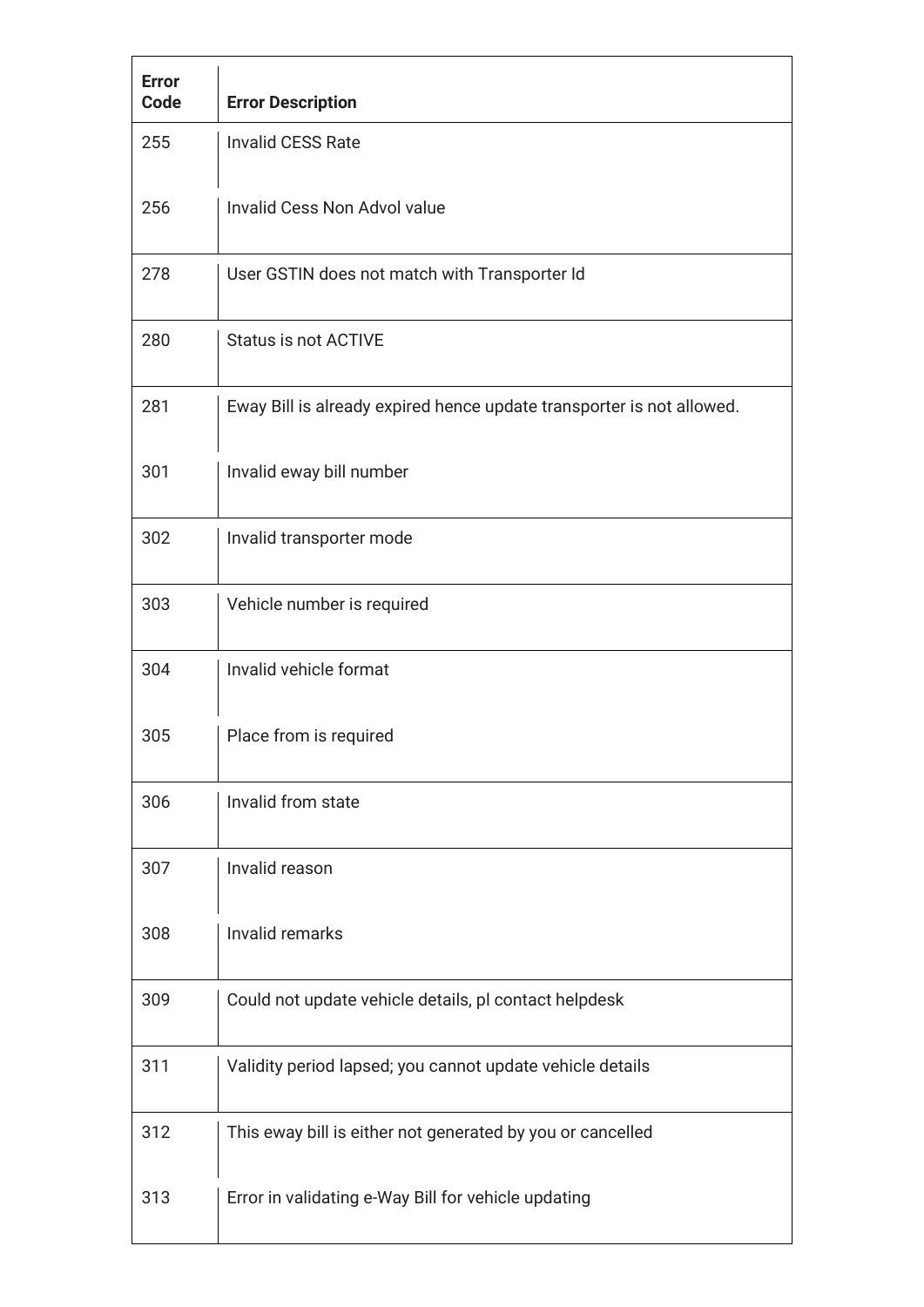| <b>Error</b><br>Code | <b>Error Description</b>                                                                                                |
|----------------------|-------------------------------------------------------------------------------------------------------------------------|
| 315                  | Validity period lapsed; you cannot cancel this eway bill                                                                |
| 316                  | Eway bill is already verified, you cannot cancel it                                                                     |
| 317                  | Could not cancel eway bill, please contact helpdesk                                                                     |
| 320                  | Invalid state to                                                                                                        |
| 321                  | Invalid place to                                                                                                        |
| 322                  | Could not generate consolidated eway bill                                                                               |
| 325                  | Could not retrieve data                                                                                                 |
| 326                  | Could not retrieve GSTIN details for the given GSTIN number                                                             |
| 327                  | Could not retrieve data from HSN                                                                                        |
| 328                  | Could not retrieve transporter details from GSTIN                                                                       |
| 329                  | Could not retrieve States List                                                                                          |
| 330                  | Could not retrieve UQC list                                                                                             |
| 331                  | Could not retrieve Error code                                                                                           |
| 334                  | Could not retrieve user details by userid                                                                               |
| 336                  | Could not retrieve transporter data by GSTIN                                                                            |
| 337                  | Could not retrieve HSN details for the given HSN number                                                                 |
| 338                  | You cannot update transporter details, as the current transporter is<br>already entered Part B details of the eway bill |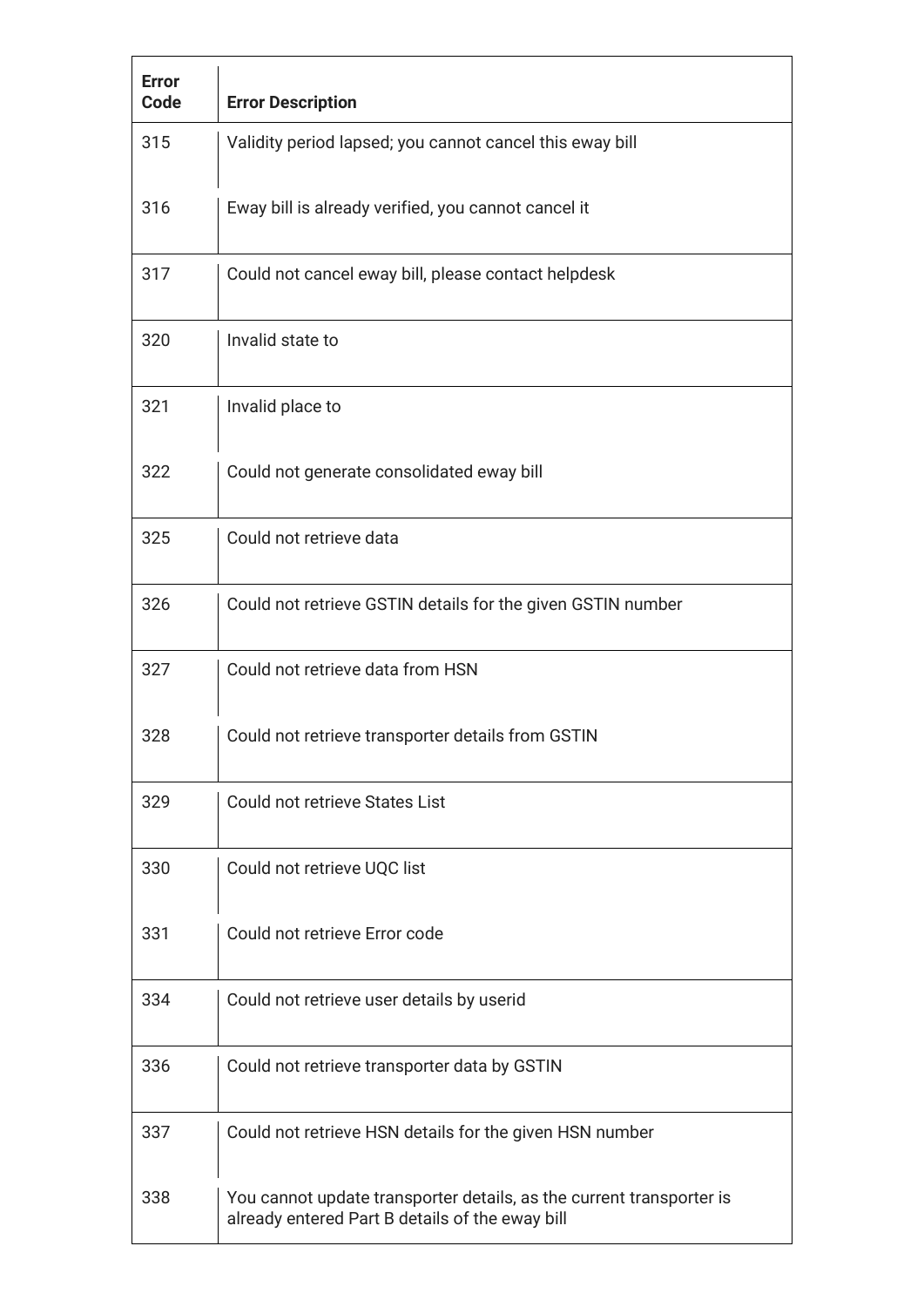| <b>Error</b><br>Code | <b>Error Description</b>                                                     |
|----------------------|------------------------------------------------------------------------------|
| 339                  | You are not assigned to update the transporter details of this eway bill     |
| 341                  | This e-way bill is generated by you and hence you cannot reject it           |
| 342                  | You cannot reject this e-way bill as you are not the other party to do so    |
| 343                  | This e-way bill is cancelled                                                 |
| 344                  | Invalid eway bill number                                                     |
| 345                  | Validity period lapsed; you cannot reject the e-way bill                     |
| 346                  | You can reject the e-way bill only within 72 hours from generated timel      |
| 347                  | Validation of eway bill number failed, while rejecting e-Way Bill            |
| 348                  | Part-B is not generated for this e-way bill; hence rejection is not allowed. |
| 350                  | Could not generate consolidated eway bill                                    |
| 351                  | Invalid state code                                                           |
| 352                  | Invalid rfid date                                                            |
| 353                  | Invalid location code                                                        |
| 354                  | Invalid rfid number                                                          |
| 355                  | <b>Invalid Vehicle Number Format</b>                                         |
| 356                  | Invalid wt. on bridge                                                        |
| 357                  | Could not retrieve eway bill details, pl. contact helpdesk                   |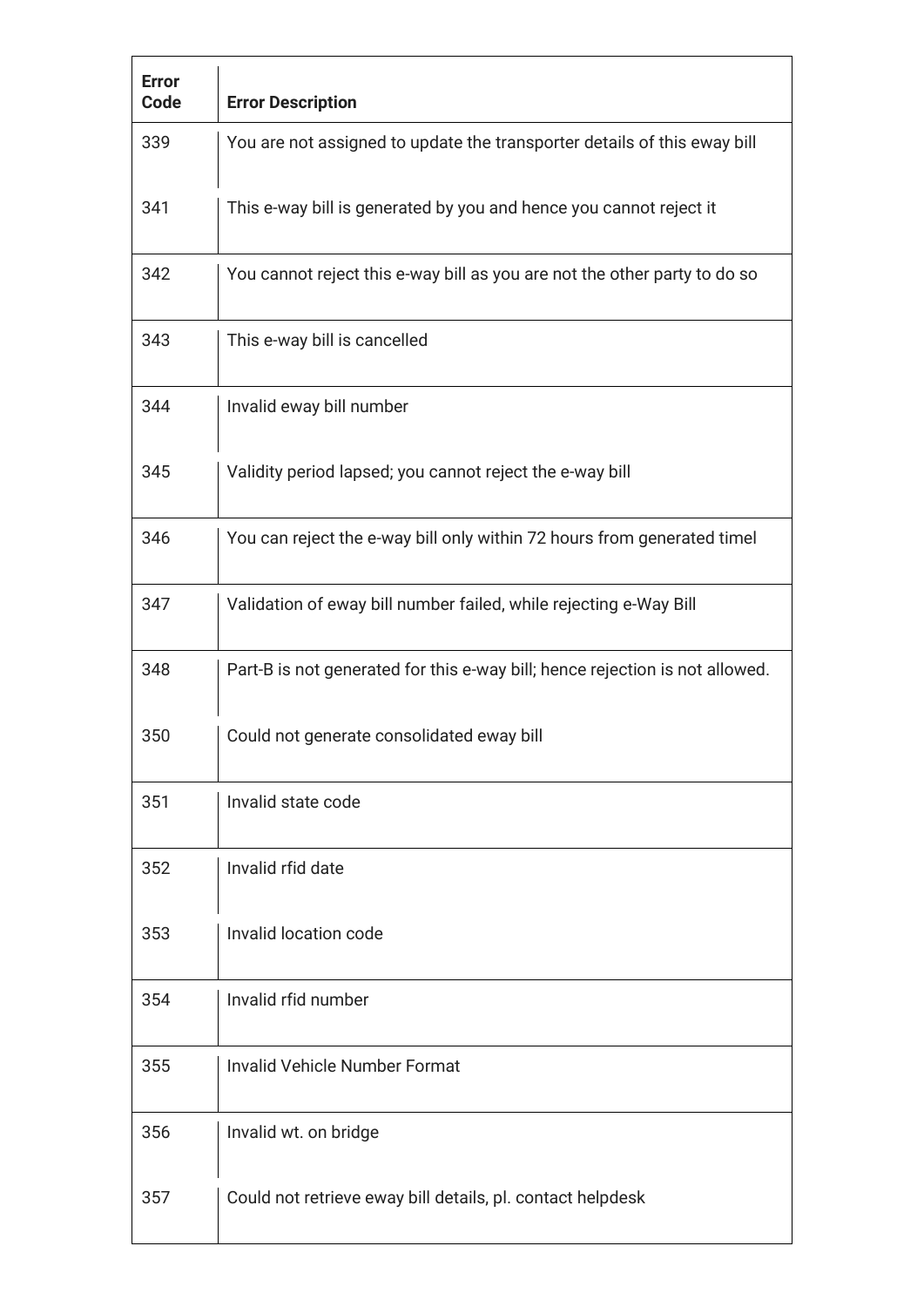| <b>Error</b><br>Code | <b>Error Description</b>                                                                                      |
|----------------------|---------------------------------------------------------------------------------------------------------------|
| 358                  | GSTIN passed in request header is not matching with the user GSTIN<br>mentioned in payload JSON               |
| 359                  | User GSTIN should match to GSTIN (from) for outward transactions                                              |
| 360                  | User GSTIN should match to GSTIN (to) for inward transactions                                                 |
| 361                  | Invalid Vehicle Type                                                                                          |
| 362                  | Transporter document date cannot be earlier than the invoice date                                             |
| 363                  | E-way bill is not enabled for intra state movement for you state                                              |
| 364                  | Error in verifying eway bill                                                                                  |
| 365                  | Error in verifying consolidated eway bill                                                                     |
| 366                  | You will not get the e-Way Bills generated today, however you can access<br>the e-Way Bills of yester days    |
| 367                  | Could not retrieve data for officer login                                                                     |
| 368                  | Could not update transporter                                                                                  |
| 369                  | GSTIN/Transin passed in request header should match with the<br>transported Id mentioned in payload JSON      |
| 370                  | GSTIN/Transin passed in request header should not be the same as<br>supplier(fromGSTIN) or recipient(toGSTIN) |
| 371                  | Invalid or Blank Supplier Ship-to State Code                                                                  |
| 372                  | Invalid or Blank Consignee Ship-to State Code                                                                 |
| 373                  | The Supplier ship-to state code should be Other Country for Sub Supply<br><b>Type-Export</b>                  |
| 374                  | The Consignee pin code should be 999999 for Sub Supply Type- Export                                           |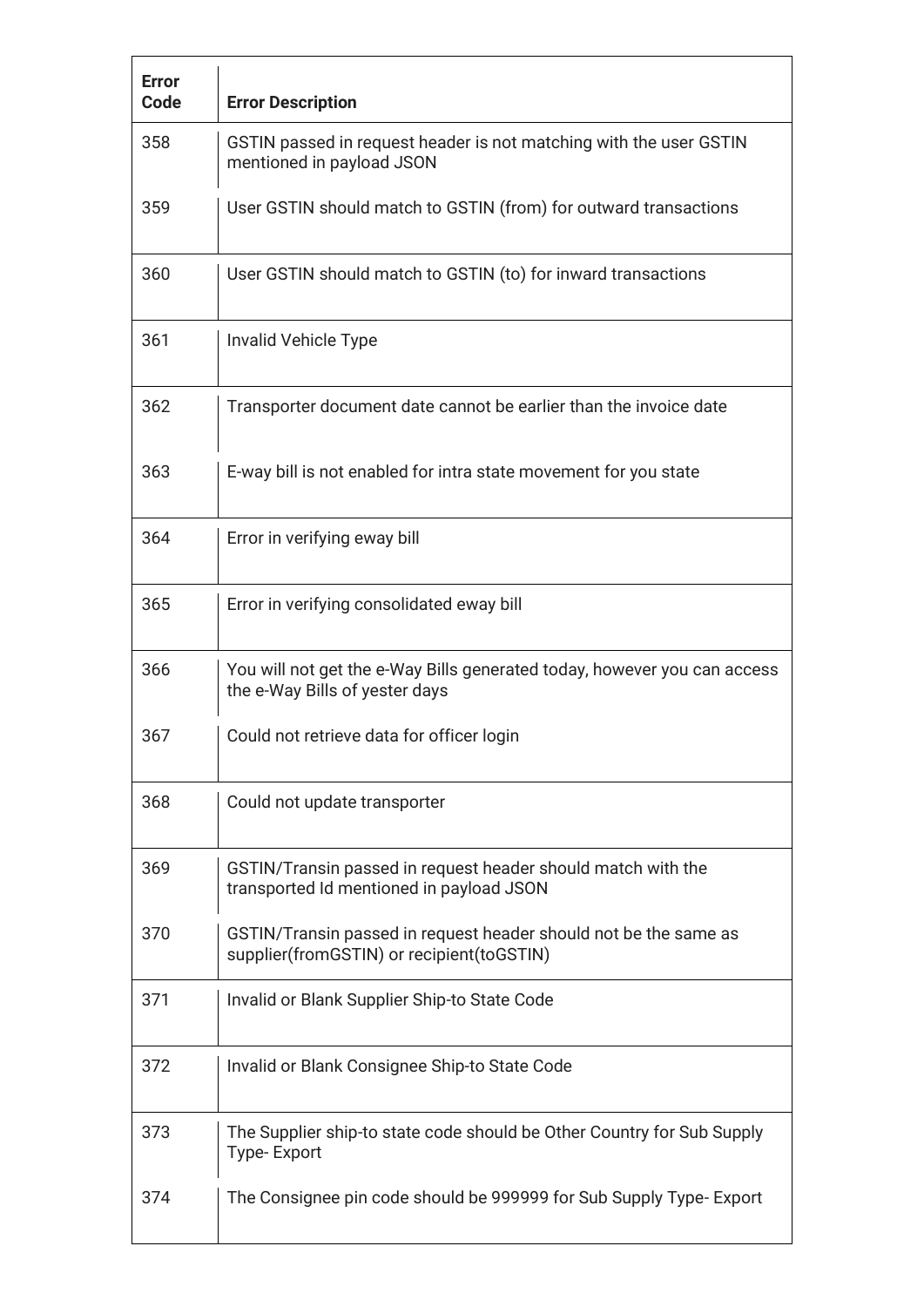| <b>Error</b><br>Code | <b>Error Description</b>                                                                        |
|----------------------|-------------------------------------------------------------------------------------------------|
| 375                  | The Supplier ship-from state code should be Other Country for Sub<br>Supply Type- Import        |
| 376                  | The Supplier pin code should be 999999 for Sub Supply Type- Import                              |
| 377                  | Sub Supply Type is mentioned as Others, the description for that is<br>mandatory                |
| 378                  | The supplier or conginee belong to SEZ, Interstate tax rates are<br>applicable here             |
| 379                  | Eway Bill cannot be extended. Already Cancelled                                                 |
| 380                  | Eway Bill Cannot be Extended. Not in Active State                                               |
| 381                  | There is No PART-B/Vehicle Entry. So Please Update Vehicle Information.                         |
| 382                  | You Cannot Extend as EWB can be Extended only 8 hour before or after<br>w.r.t Validity of EWB!! |
| 383                  | Error While extending. Please Contact Helpdesk.                                                 |
| 384                  | You are not current transporter or Generator of the e-Way Bill, with no<br>transporter details. |
| 385                  | For Rail/Ship/Air transDocDate is mandatory                                                     |
| 386                  | Reason Code, Remarks is mandatory.                                                              |
| 387                  | No Record Found for Entered consolidated e-Way Bill.                                            |
| 388                  | Exception in regeneration of consolidated e-Way Bill!! Please Contact<br>helpdesk               |
| 389                  | <b>Remaining Distance Required</b>                                                              |
| 390                  | Remaining Distance Cannot be greater than Actual Distance.                                      |
| 391                  | No eway bill of specified trip sheet, neither ACTIVE nor not Valid.                             |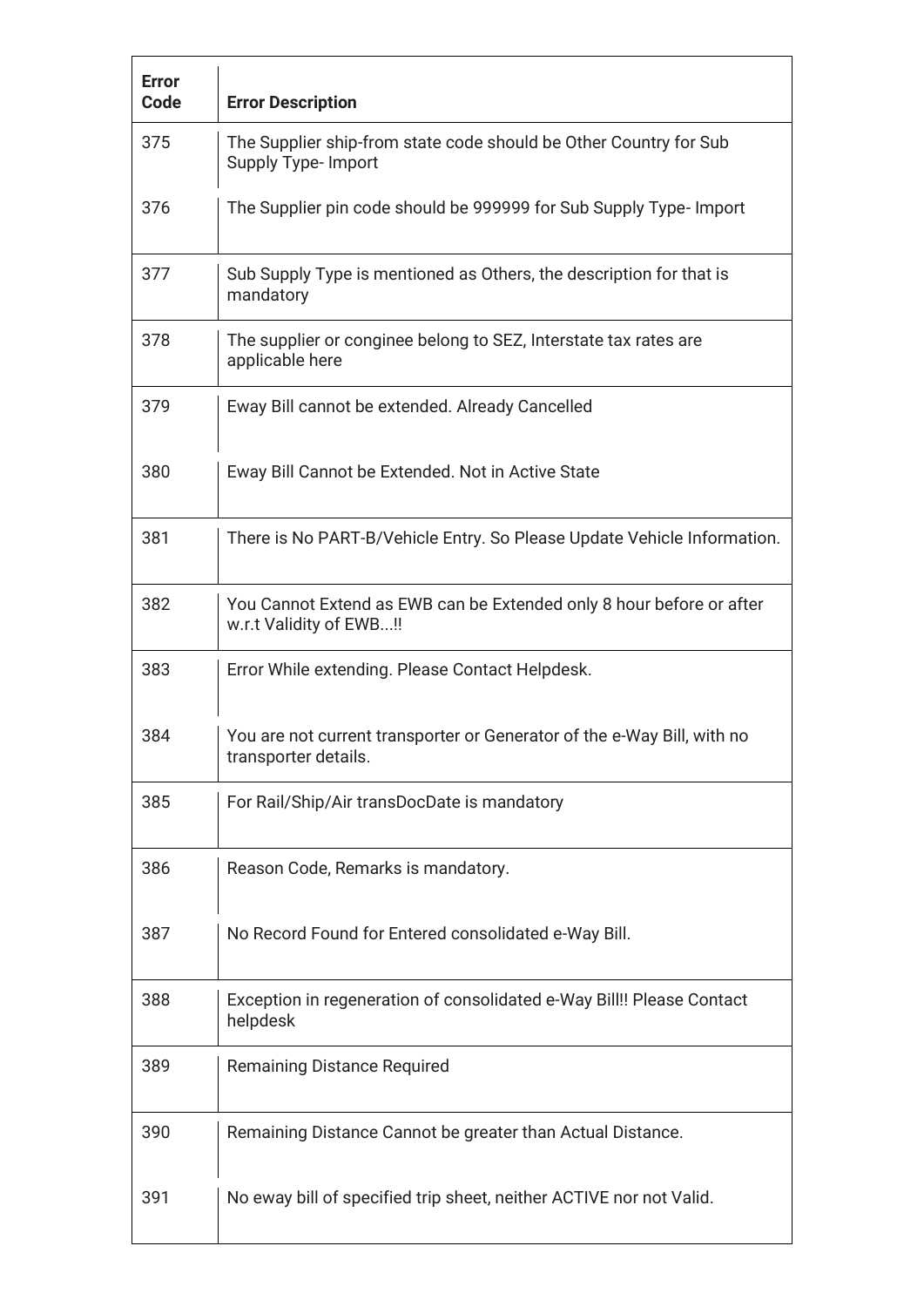| <b>Error</b><br>Code | <b>Error Description</b>                                                                                                 |
|----------------------|--------------------------------------------------------------------------------------------------------------------------|
| 392                  | Trip sheet is already cancelled, Hence Re-generation is not possible                                                     |
| 393                  | <b>Invalid GSTIN</b>                                                                                                     |
| 394                  | For other than Road Transport, TransDoc number is required                                                               |
| 395                  | Eway Bill Number should be numeric only                                                                                  |
| 396                  | Either Eway Bill Number or Consolidated Eway Bill Number is required for<br>Verification                                 |
| 397                  | Error in Multi Vehicle Movement Initiation                                                                               |
| 398                  | Eway Bill Item List is Empty                                                                                             |
| 399                  | Unit Code is not matching with any of the Unit Code from ItemList                                                        |
| 400                  | total quantity is exceeding from multi vehicle movement initiation<br>quantity                                           |
| 401                  | Error in inserting multi vehicle details                                                                                 |
| 402                  | total quantity cannot be less than or equal to zero                                                                      |
| 403                  | Error in multi vehicle details                                                                                           |
| 405                  | No record found for multi vehicle update with specified ewbNo groupNo<br>and old vehicleNo/transDocNo with status as ACT |
| 406                  | Group number cannot be empty or zero                                                                                     |
| 407                  | Invalid old vehicle number format                                                                                        |
| 408                  | Invalid new vehicle number format                                                                                        |
| 409                  | Invalid old transDoc number                                                                                              |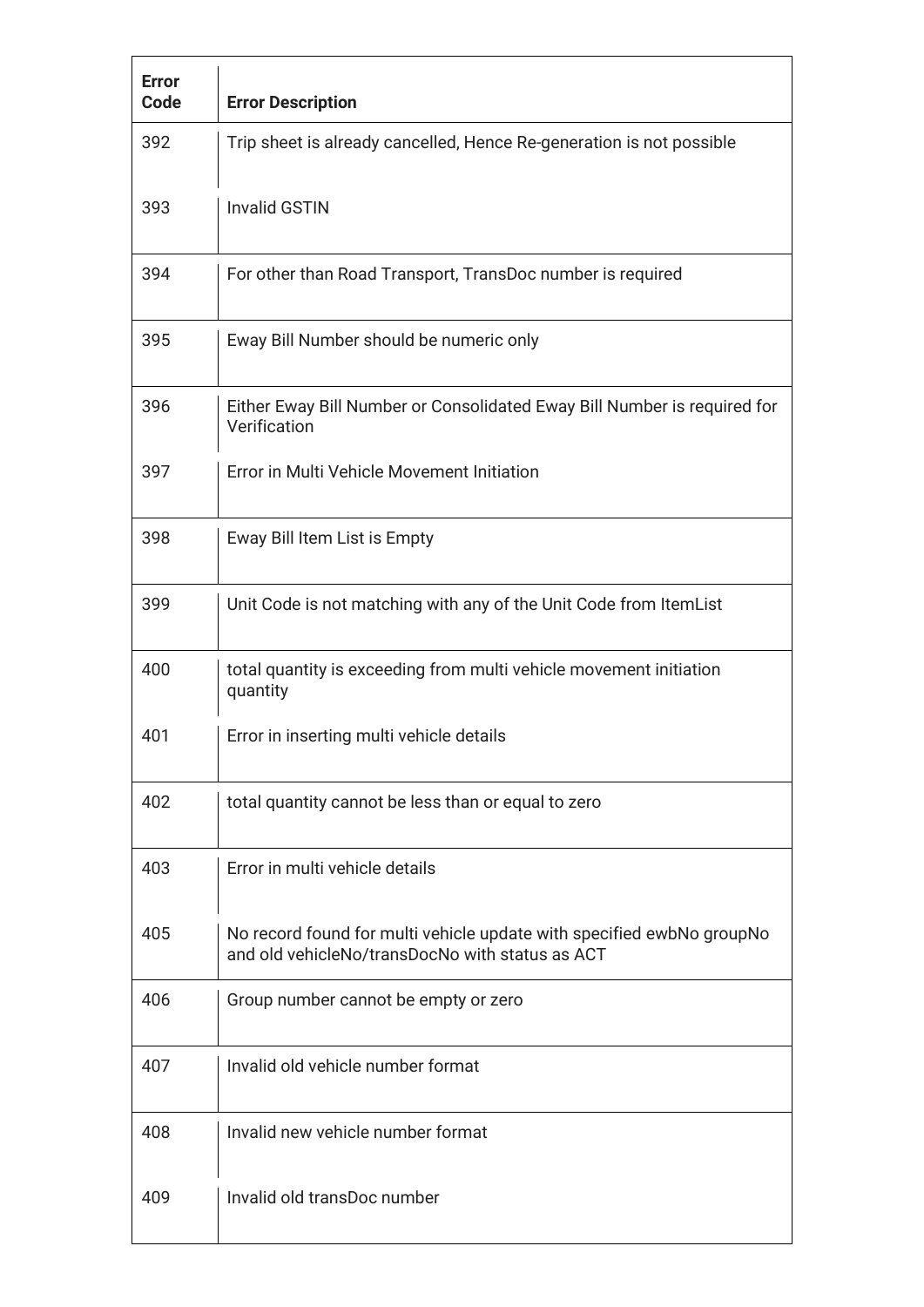| <b>Error</b><br>Code | <b>Error Description</b>                                                            |
|----------------------|-------------------------------------------------------------------------------------|
| 410                  | Invalid new transDoc number                                                         |
| 411                  | Multi Vehicle Initiation data is not there for specified e-Way Bill and group<br>No |
| 412                  | Multi Vehicle movement is already Initiated. hence PART B updating not<br>allowed   |
| 413                  | Unit Code is not matching with unit code of first initiation                        |
| 415                  | Error in fetching in verification data for officer                                  |
| 416                  | Date range is exceeding allowed date range                                          |
| 417                  | No verification data found for officer                                              |
| 418                  | No record found                                                                     |
| 419                  | Error in fetching search result for taxpayer/transporter                            |
| 420                  | Minimum six character required for Tradename/legal name search                      |
| 421                  | Invalid pin code                                                                    |
| 422                  | Invalid mobile number                                                               |
| 423                  | Error in fetching e-Way bill list by vehicle number                                 |
| 424                  | Invalid PAN number                                                                  |
| 425                  | Error in fetching Part A data by IR Number                                          |
| 426                  | For Vehicle Released vehicle release date and time is mandatory                     |
| 427                  | Error in saving Part-A verification Report                                          |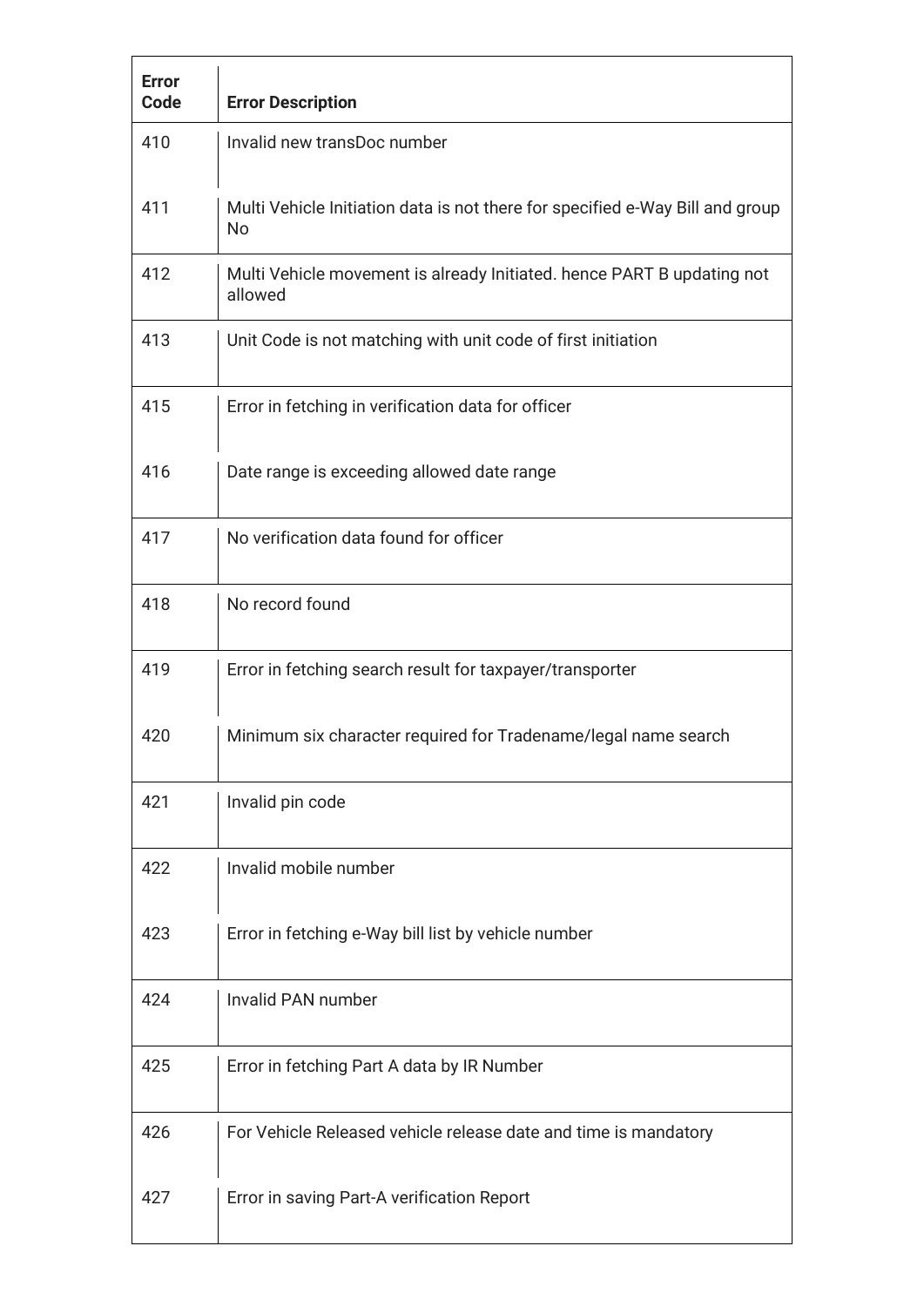| <b>Error</b><br>Code | <b>Error Description</b>                                     |
|----------------------|--------------------------------------------------------------|
| 428                  | For Goods Detained, Vehicle Released field is mandatory      |
| 429                  | Error in saving Part-B verification Report                   |
| 430                  | Goods Detained Field required.                               |
| 431                  | Part-A for this e-Way bill is already generated by you.      |
| 432                  | invalid vehicle released value                               |
| 433                  | invalid goods detained parameter value                       |
| 434                  | invalid ewbNoAvailable parameter value                       |
| 435                  | Part B is already updated. hence updating is not allowed     |
| 436                  | Invalid Consignee ship to State Code for the given pin code  |
| 437                  | Invalid Supplier ship from State Code for the given pin code |
| 438                  | <b>Invalid Latitude</b>                                      |
| 439                  | Invalid Longitude                                            |
| 440                  | Error in inserting in verification data                      |
| 441                  | Invalid verification type                                    |
| 442                  | Error in inserting verification details                      |
| 443                  | invalid invoice available value                              |
| 600                  | Invalid category                                             |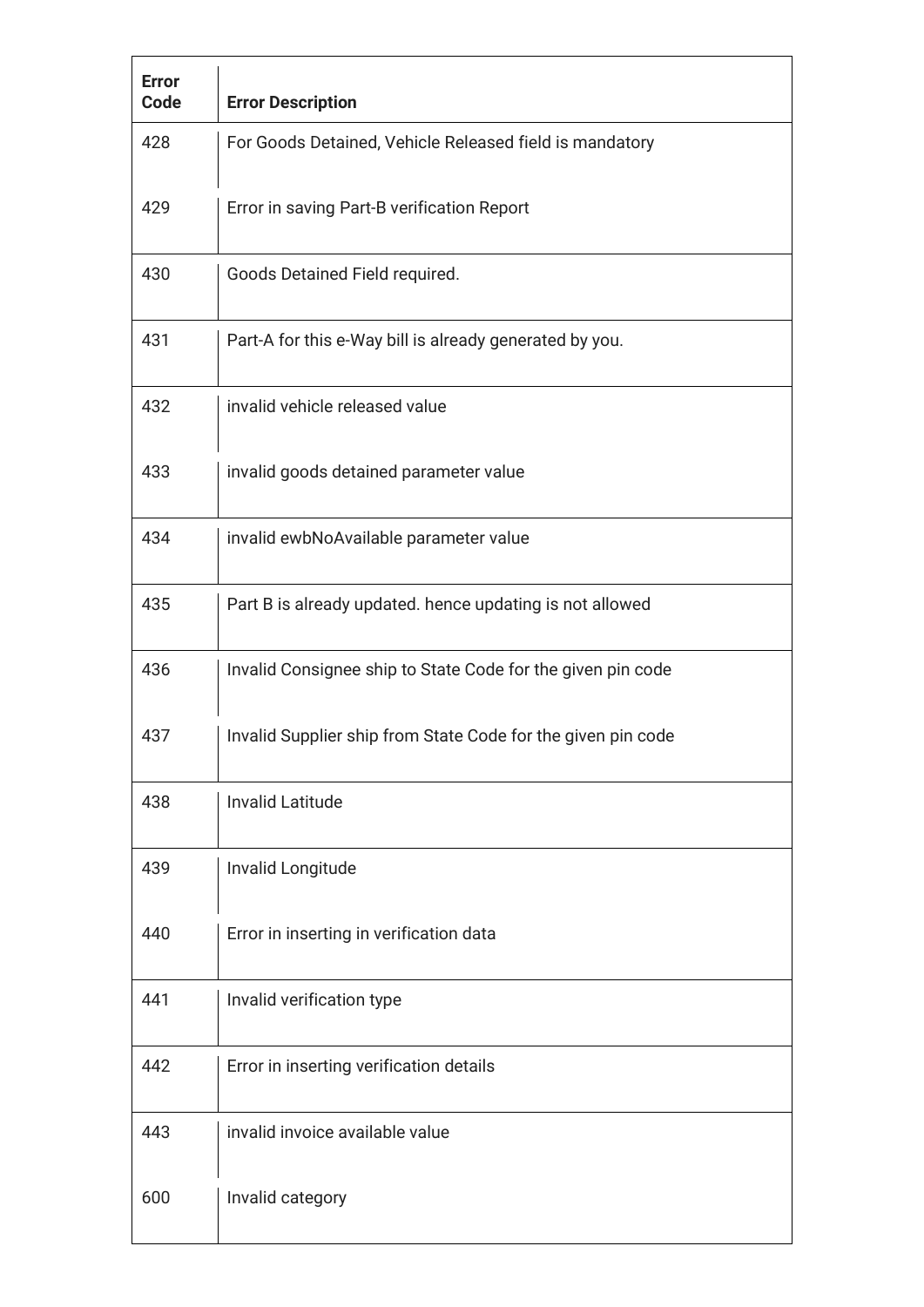| <b>Error</b><br>Code | <b>Error Description</b>                                                                                               |
|----------------------|------------------------------------------------------------------------------------------------------------------------|
| 601                  | Invalid date format                                                                                                    |
| 602                  | <b>Invalid File Number</b>                                                                                             |
| 603                  | For file details file number is required                                                                               |
| 604                  | E-way bill(s) are already generated for the same document number, you<br>cannot generate again on same document number |
| 607                  | dispatch from GSTIN is mandatary                                                                                       |
| 608                  | ship to from GSTIN is mandatary                                                                                        |
| 609                  | invalid ship to from GSTIN                                                                                             |
| 610                  | invalid dispatch from GSTIN                                                                                            |
| 611                  | Invalid document type for the given supply type                                                                        |
| 612                  | Invalid transaction type                                                                                               |
| 613                  | Exception in getting Officer Role                                                                                      |
| 614                  | Transaction type is mandatory                                                                                          |
| 615                  | Dispatch From GSTIN cannot be sent as the transaction type selected is<br>Regular                                      |
| 616                  | Ship to GSTIN cannot be sent as the transaction type selected is Regular                                               |
| 617                  | Bill-from and dispatch-from GSTIN should not be same for this<br>transaction type                                      |
| 618                  | Bill-to and ship-to GSTIN should not be same for this transaction type                                                 |
| 619                  | Transporter Id is mandatory for generation of Part A slip                                                              |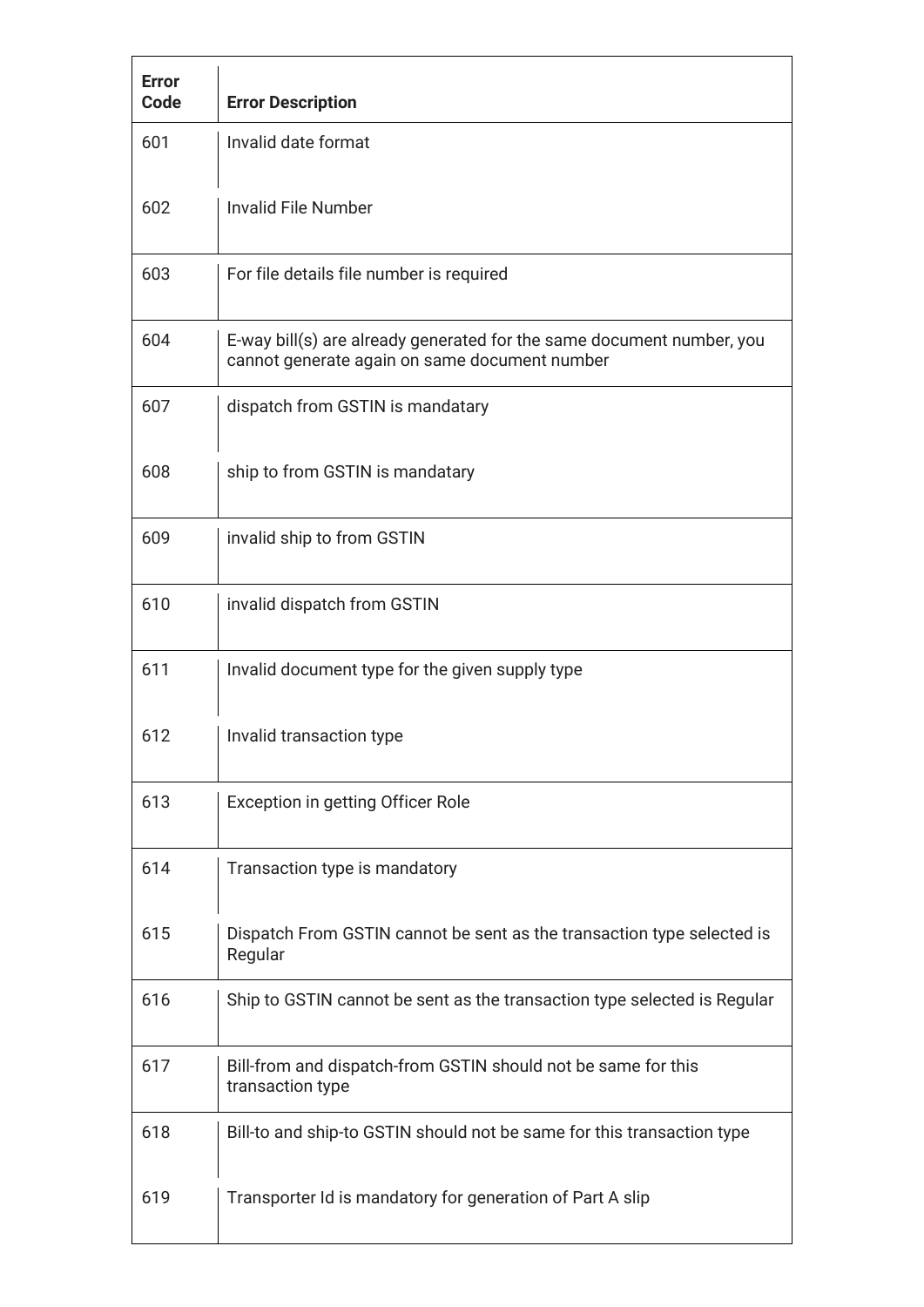| <b>Error</b><br>Code | <b>Error Description</b>                                                                                        |
|----------------------|-----------------------------------------------------------------------------------------------------------------|
| 620                  | Total invoice value cannot be less than the sum of total assessable value<br>and tax values                     |
| 621                  | Trans mode is mandatory since vehicle number is present                                                         |
| 622                  | Trans mode is mandatory since trans doc number is present                                                       |
| 623                  | IGST value is not applicable for Intra State Transaction                                                        |
| 624                  | SGST/CGST value is not applicable for Interstate Transaction                                                    |
| 627                  | Total value should not be negative                                                                              |
| 628                  | Total invoice value should not be negative                                                                      |
| 629                  | IGST value should not be negative                                                                               |
| 630                  | CGST value should not be negative                                                                               |
| 631                  | SGST value should not be negative                                                                               |
| 632                  | Cess value should not be negative                                                                               |
| 633                  | Cess non advol should not be negative                                                                           |
| 634                  | Vehicle type should not be ODC when trans mode is other than road                                               |
| 635                  | You cannot update part B, as the current transporter is already entered<br>Part B details of the eway bill      |
| 636                  | You are not assigned to update part B                                                                           |
| 637                  | You cannot extend e-Way bill, as the current transporter is already<br>entered Part B details of the e-Way bill |
| 638                  | Transport mode is mandatory as Vehicle Number/Transport Document<br>Number is given                             |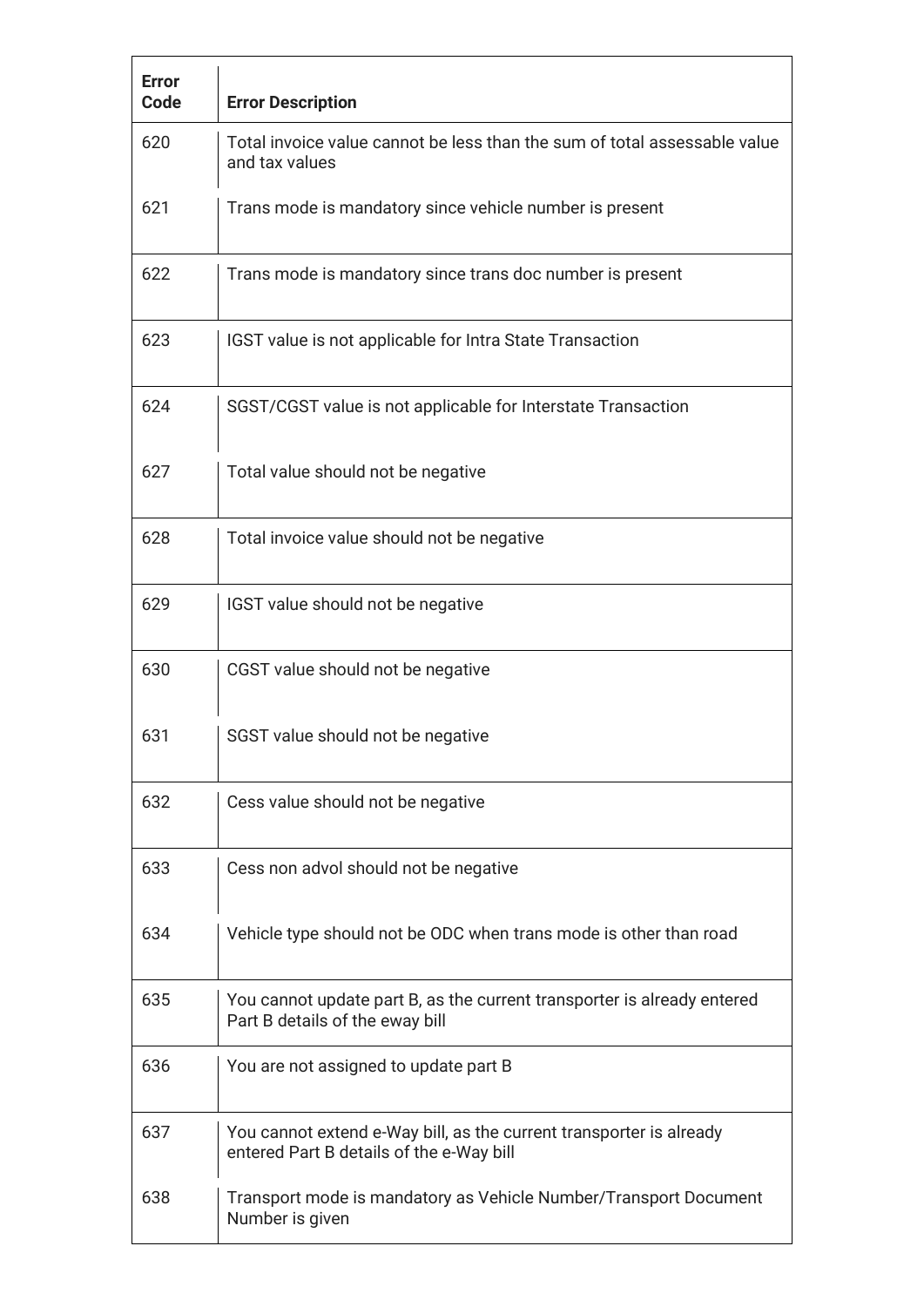| <b>Error</b><br>Code | <b>Error Description</b>                                                                                                           |
|----------------------|------------------------------------------------------------------------------------------------------------------------------------|
| 640                  | Total Invoice Value is mandatory                                                                                                   |
| 641                  | For outward CKD/SKD/Lots supply type, Bill To state should be as Other<br>Country, since the Bill to GSTIN given is of SEZ unit    |
| 642                  | For inward CKD/SKD/Lots supply type, Bill From state should be as Other<br>Country, since the Bill from GSTIN given is of SEZ unit |
| 643                  | For regular transaction, Bill from state code and Dispatch from state<br>code should be same                                       |
| 644                  | For regular transaction, Bill to state code and Ship to state code should<br>be same                                               |
| 645                  | You cannot do Multi Vehicle movement, as current transporter already<br>entered part B                                             |
| 646                  | You are not assigned to do multi vehicle movement                                                                                  |
| 647                  | Could not insert RFID data, pl. contact helpdesk                                                                                   |
| 648                  | Multi Vehicle movement is already Initiated, hence generation of<br>consolidated eway bill is not allowed                          |
| 649                  | You cannot generate consolidated e-Way bill, as the current transporter<br>is already entered Part B details of the eway bill      |
| 650                  | You are not assigned to generate consolidated e-waybill                                                                            |
| 651                  | For Category Part-A or Part-B ewbdt is mandatory                                                                                   |
| 652                  | For Category EWB03 procdt is mandatory                                                                                             |
| 654                  | This GSTIN has generated a common Enrolment Number. Hence you are<br>not allowed to generate e-Way bill                            |
| 655                  | This GSTIN has generated a common Enrolment Number. Hence you<br>cannot mention it as a transporter                                |
| 656                  | This e-Way Bill does not belong to your state                                                                                      |
| 657                  | e-Way Bill Category wise details will be available after 4 days only                                                               |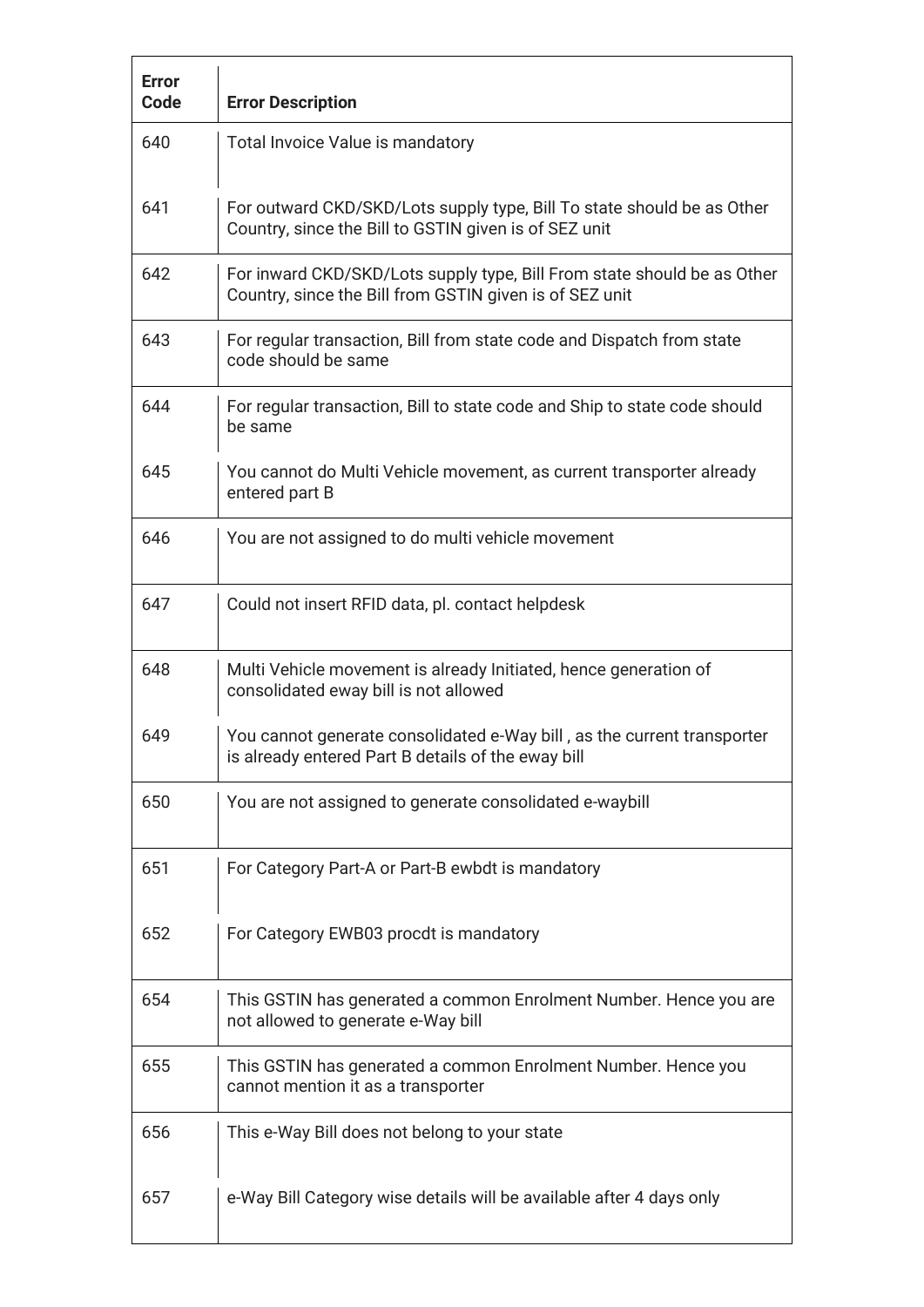| <b>Error</b><br>Code | <b>Error Description</b>                                                                                        |
|----------------------|-----------------------------------------------------------------------------------------------------------------|
| 658                  | You are blocked for accessing this API as the allowed number of<br>requests has been exceeded for this duration |
| 659                  | Remarks is mandatory                                                                                            |
| 670                  | <b>Invalid Month Parameter</b>                                                                                  |
| 671                  | <b>Invalid Year Parameter</b>                                                                                   |
| 672                  | User Id is mandatory                                                                                            |
| 673                  | Error in getting officer dashboard                                                                              |
| 675                  | Error in getting EWB03 details by acknowledgement date range                                                    |
| 676                  | Error in getting EWB Not Available List by entered date range                                                   |
| 677                  | Error in getting EWB Not Available List by closed date range                                                    |
| 678                  | <b>Invalid Unit No</b>                                                                                          |
| 679                  | Invalid EWB03 Ack No                                                                                            |
| 680                  | <b>Invalid Close Reason</b>                                                                                     |
| 681                  | Error in Closing EWB Verification Data                                                                          |
| 682                  | No Record available to Close                                                                                    |
| 683                  | Error in fetching Watchlist Data                                                                                |
| 685                  | Exception in fetching dashboard data                                                                            |
| 700                  | You are not assigned to extend e-waybill                                                                        |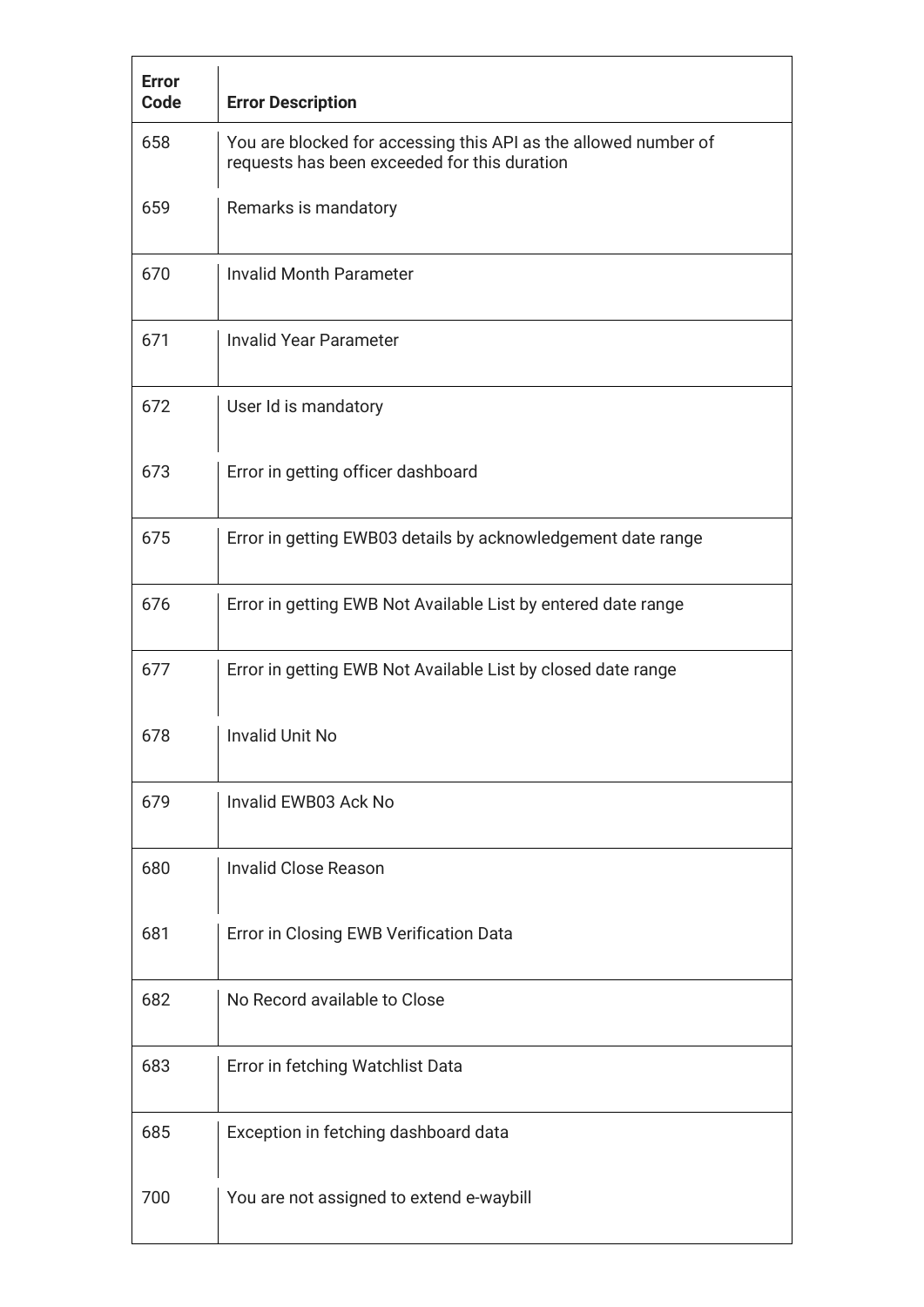| <b>Error</b><br>Code | <b>Error Description</b>                                                                               |
|----------------------|--------------------------------------------------------------------------------------------------------|
| 701                  | <b>Invalid Vehicle Direction</b>                                                                       |
| 702                  | The distance between the pin codes given is too high                                                   |
| 703                  | Since the consignor is Composite Taxpayer, interstate transactions are<br>not allowed                  |
| 704                  | Since the consignor is Composite Taxpayer, Tax rates should be zero                                    |
| 705                  | Invalid transit type                                                                                   |
| 706                  | Address Line1 is mandatory                                                                             |
| 707                  | Address Line2 is mandatory                                                                             |
| 708                  | Address Line3 is mandatory                                                                             |
| 709                  | Pin to pin distance is not available for the given pin codes                                           |
| 710                  | Invalid state code for the given pin code                                                              |
| 711                  | Invalid value for is In Transit field                                                                  |
| 712                  | Transit Type is not required as the good are not in movement                                           |
| 713                  | Transit Address is not required as the good are not in movement                                        |
| 714                  | Document type - Tax Invoice is not allowed for composite tax payer                                     |
| 715                  | The Consignor GSTIN is blocked from e-waybill generation as Return is<br>not filed for past 2 months   |
| 716                  | The Consignee GSTIN is blocked from e-waybill generation as Return is<br>not filed for past 2 months   |
| 717                  | The Transporter GSTIN is blocked from e-waybill generation as Return is<br>not filed for past 2 months |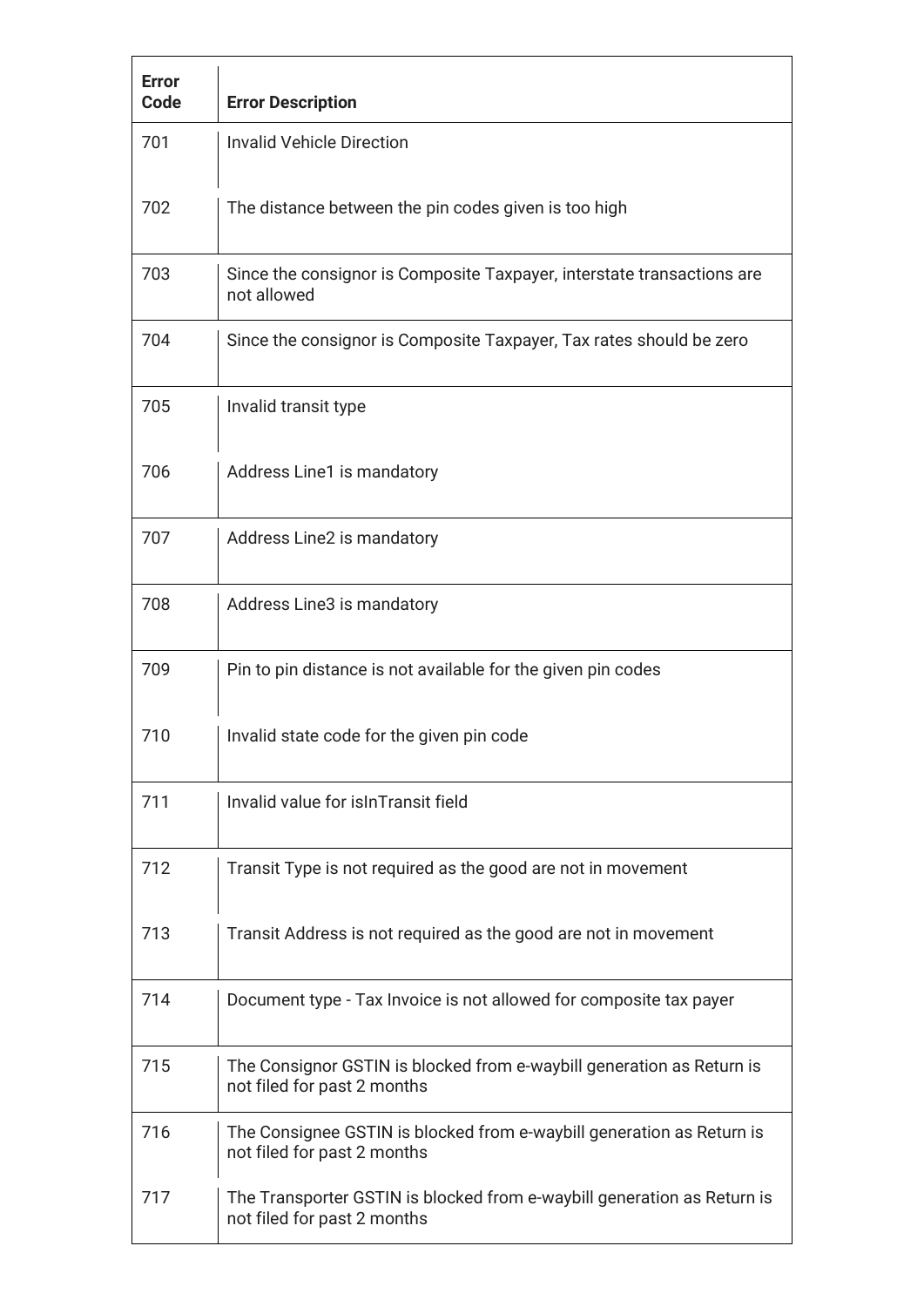| <b>Error</b><br>Code | <b>Error Description</b>                                                                                                                              |
|----------------------|-------------------------------------------------------------------------------------------------------------------------------------------------------|
| 718                  | The User GSTIN is blocked from Transporter Updating as Return is not<br>filed for past 2 months                                                       |
| 719                  | The Transporter GSTIN is blocked from Transporter Updating as Return<br>is not filed for past 2 months                                                |
| 720                  | E Way Bill should be generated as part of IRN generation or with<br>reference to IRN in E Invoice System, Since Supplier is enabled for E<br>Invoice. |
| 721                  | The distance between the given pin codes is not available in the system.<br>Please provide distance.                                                  |
| 722                  | Consignee GSTIN is cancelled and document date is later than the De-<br><b>Registration date</b>                                                      |
| 724                  | HSN code of at least one item should be of goods to generate e-Way Bill                                                                               |
| 726                  | Vehicle type cannot be regular when transportation mode is ship                                                                                       |

## **E-Way Bill Errors (generation with IRN)**

| <b>Error Code</b> | <b>Error Messege</b>                         |
|-------------------|----------------------------------------------|
| 4000              | Status of the IRN is not active              |
| 4001              | Error occurred while creating Eway Bill      |
| 4002              | E-Way Bill is already generated for this IRN |
| 4003              | Requested IRN data is not available          |